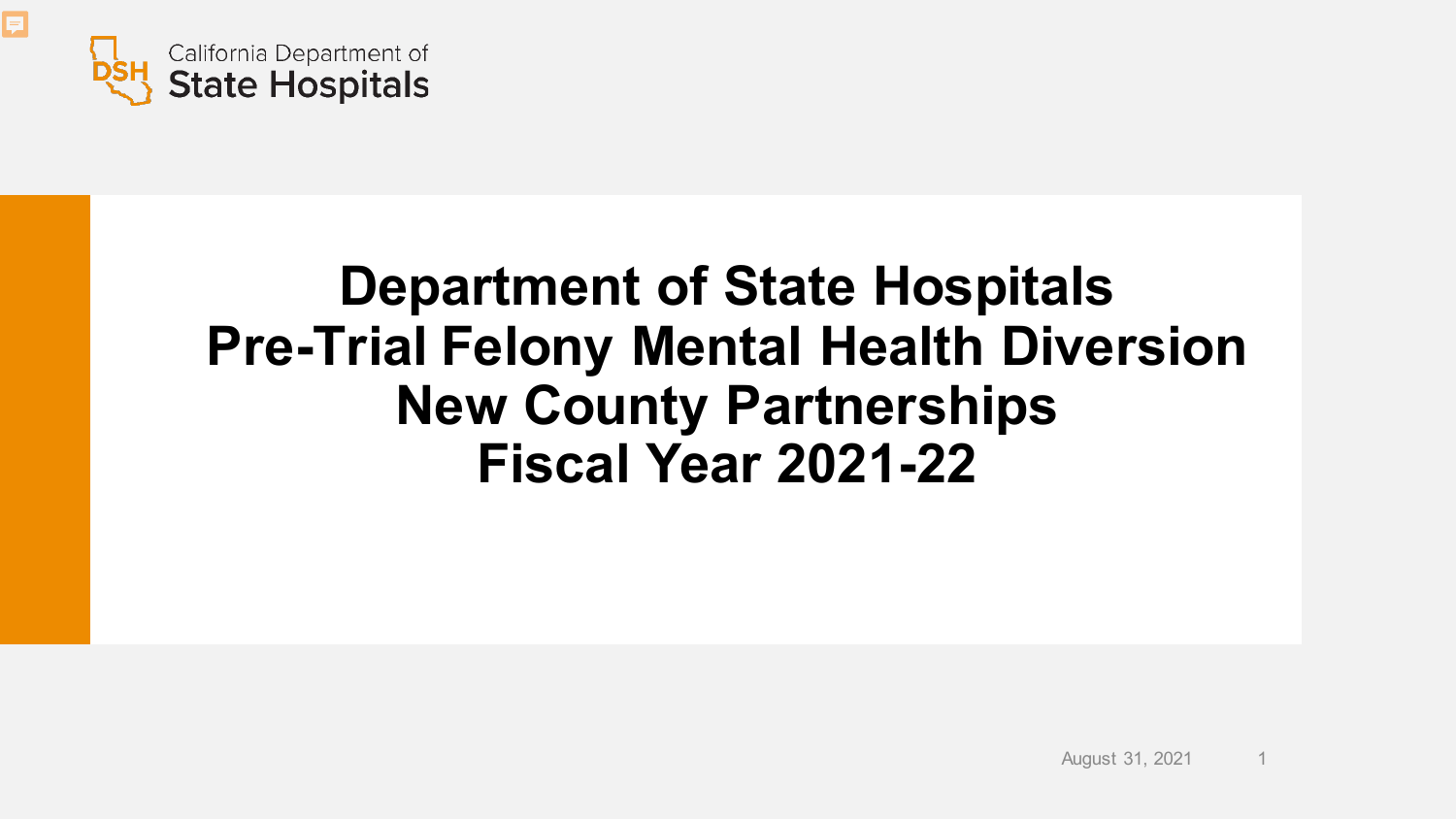# **Agenda**

- 1. DSH Diversion Background
	- Program Goals
	- DSH IST History and Characteristics of the Felony IST Population
	- Review of Pre-Trial Mental Health Diversion Statutory Language

#### 2. DSH Diversion Expansion

- Overview of expansion New Counties
- How to Apply

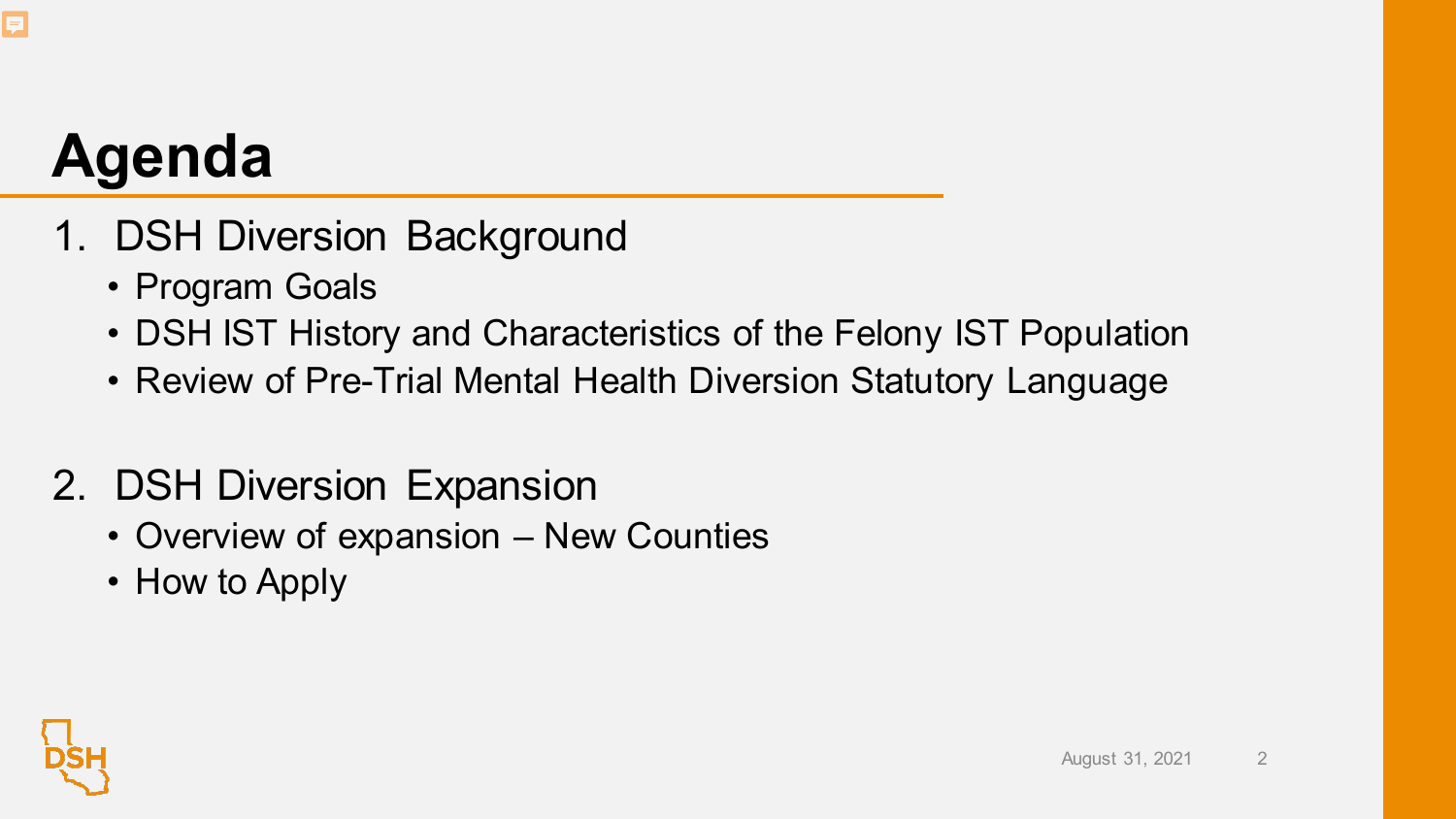

# **DSH Diversion Program Background**



August 31, 2021 3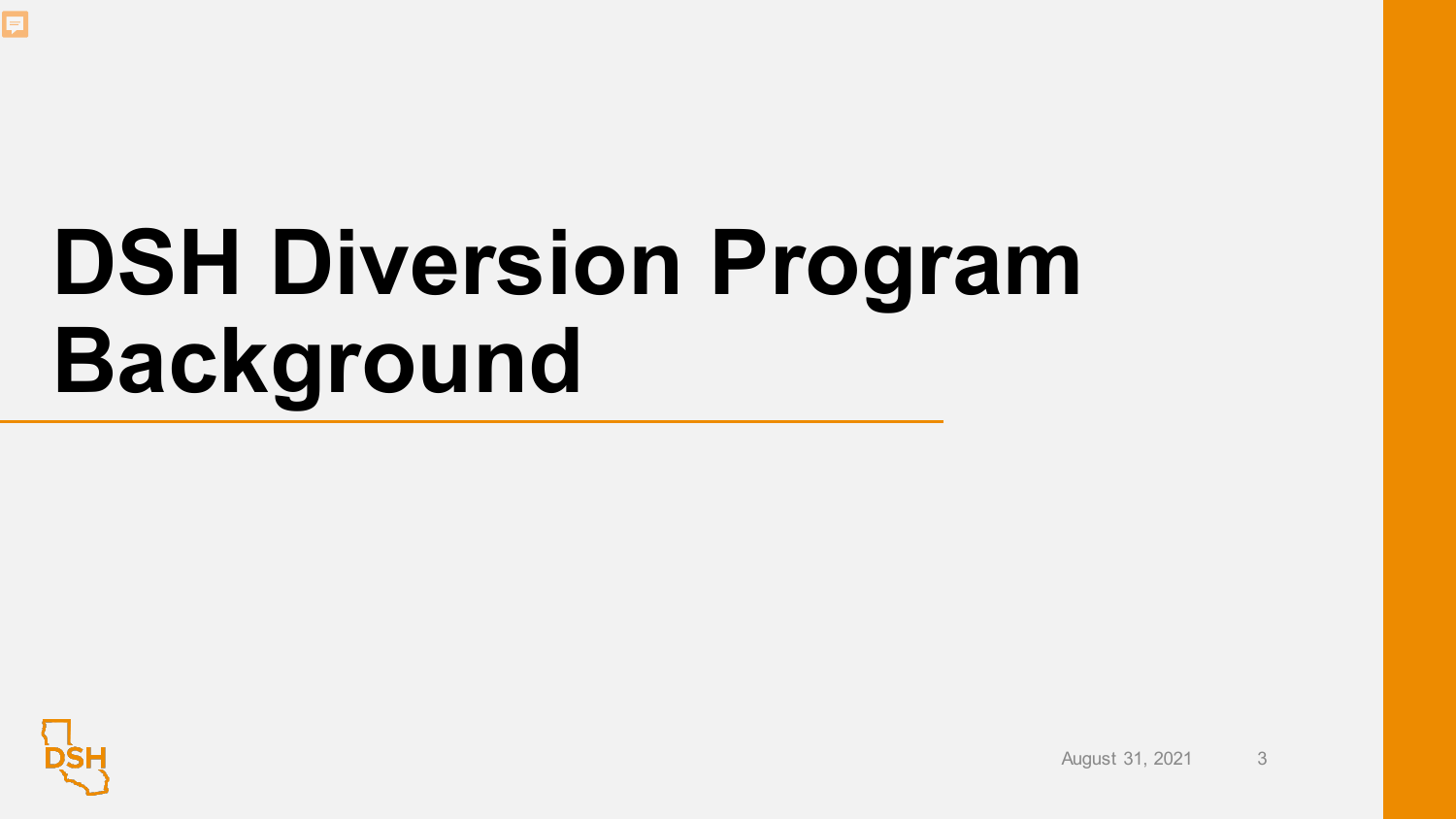# **DSH Diversion Program Goals**

- Demonstrate effective strategies and community-based programs that can support the diversion of ISTs and/or individuals at risk of an IST finding on a felony charge from incarceration
- Reduce felony IST referrals to DSH
- Integrate individuals into long term community treatment after diversion to reverse cycle of criminalization

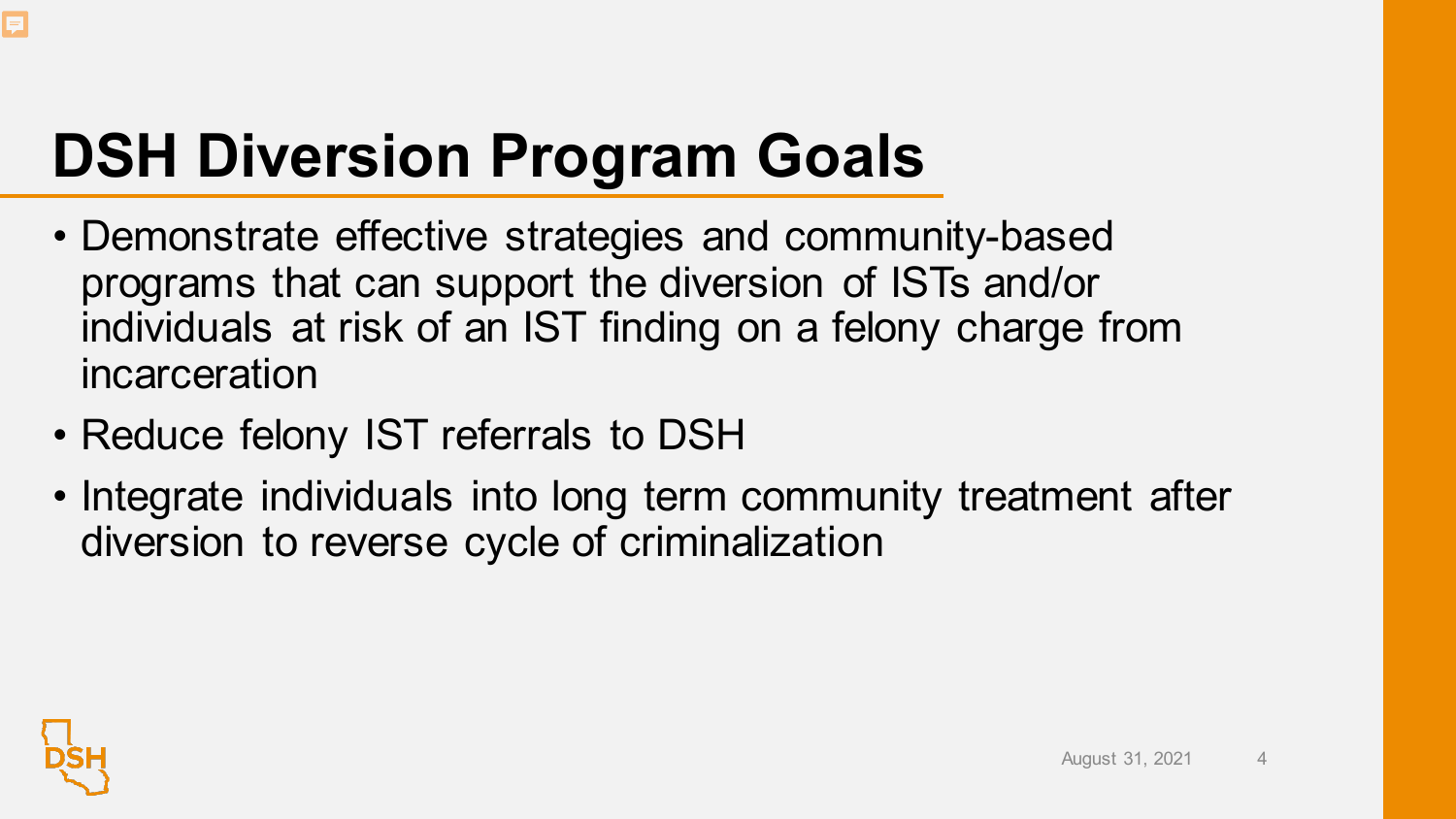## **Department of State Hospitals IST History**

- Increased IST Referrals & Pending Placements since 2013-14
- Increased number of ISTs served
	- Increased Bed Capacity since 2012-13
	- Reduced Average Lengths of Stay
	- Patient Management Unit
	- Legislative Changes
- COVID-19 Pandemic
	- System changes to prevent COVID-19 outbreaks

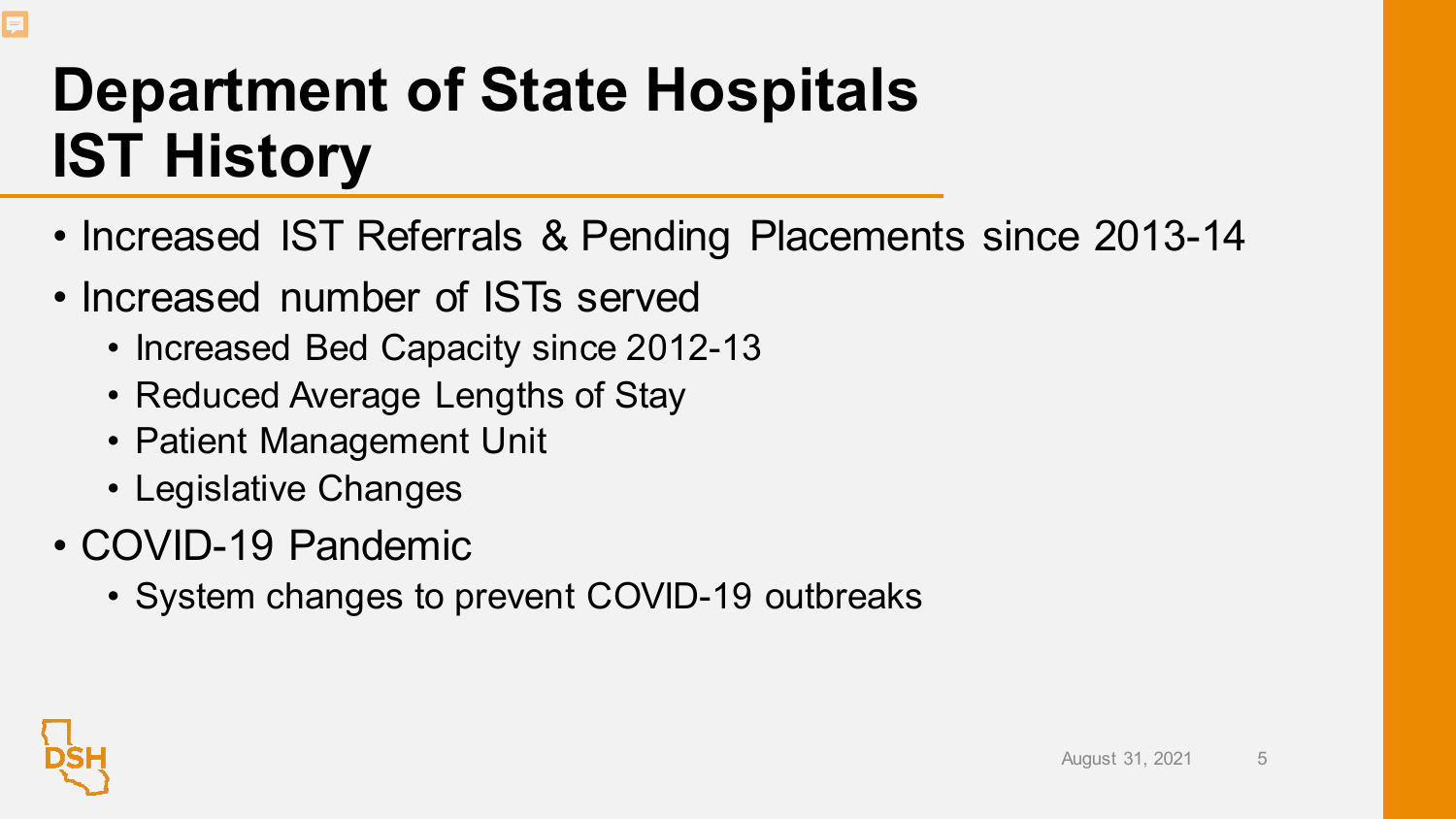#### **Clinical Characteristics: Felony ISTs**

Schizophrenia, Schizoaffective Disorder, Bipolar Disorder (Napa Study)



History of Arrests (Napa Study)



47% of ISTs did not access Medi-Cal benefits in the 6-month period leading up to their arrest (Napa Study)

65.5% of ISTs are Homeless (FY 2018-19)

Initial review of ISTs pending placement to DSH in FY 2020-21 found **47% meet eligibility criteria for DSH Diversion**

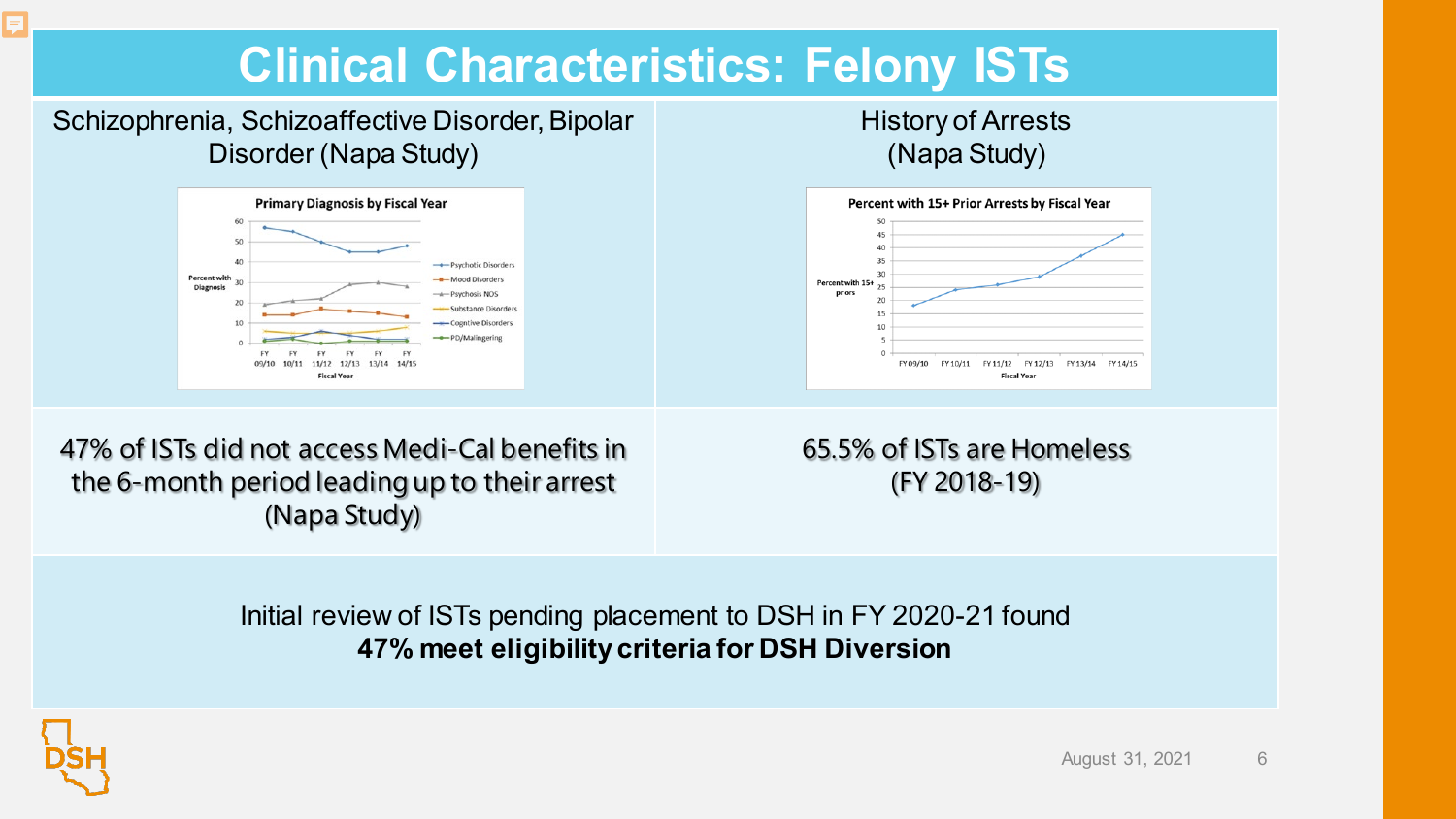### **Overview of Diversion Law**

Diversion of Individuals with Serious Mental **Disorders** PC 1001.35 – PC 1001.36

**DSH Diversion** Program WIC 4361



F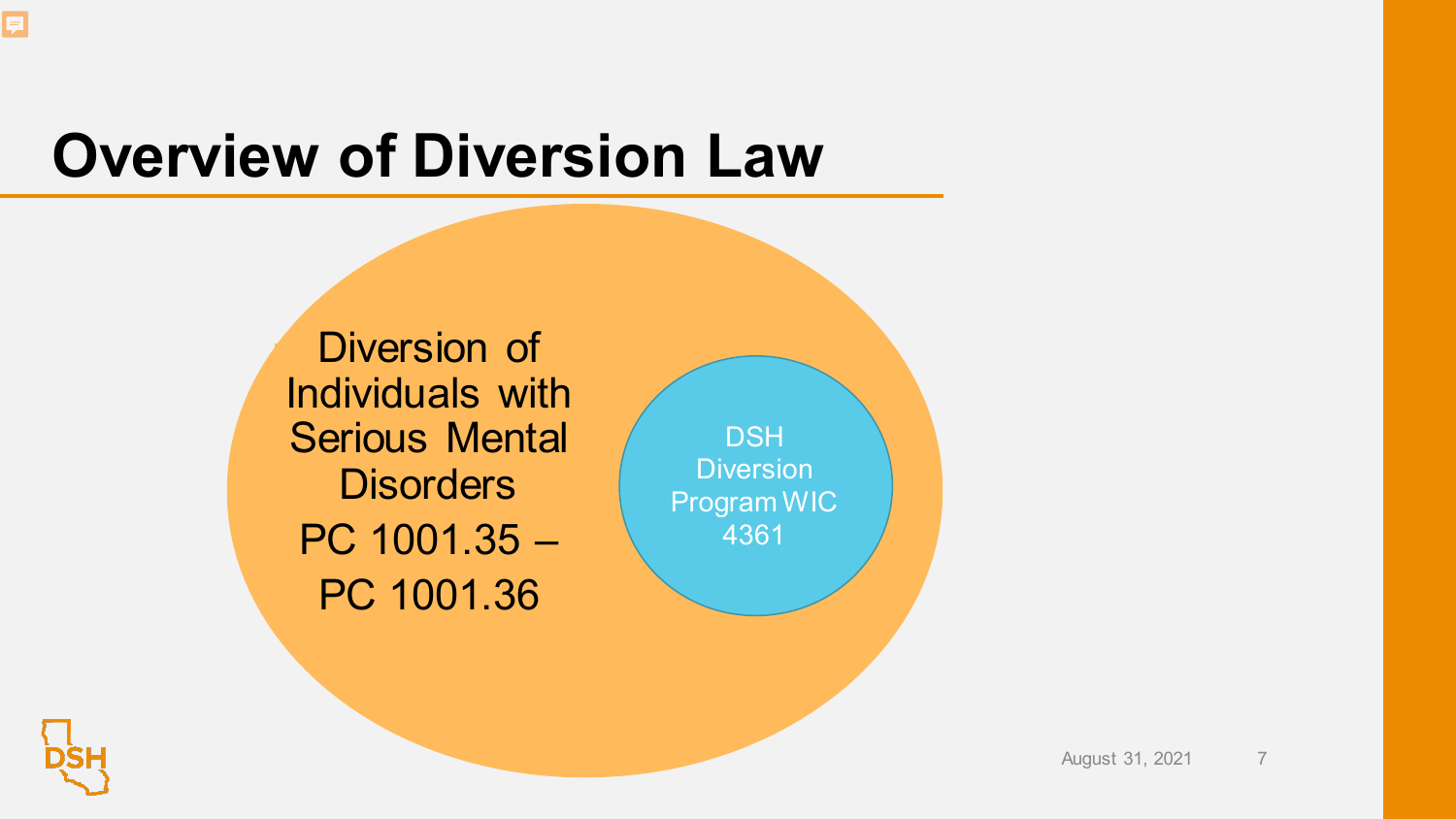# **Diversion of Individuals with Mental Disorders (PC 1001.35-1001.36)**

- Creates pre-trial diversion for individuals with DSM dx charged with felony or misdemeanor
	- Excludes: antisocial personality disorder, borderline personality disorder, and pedophilia
- Mental disorder played a significant role in the commission of the charged offense
- Qualified mental health expert opines the defendant's symptoms motivating the criminal behavior would respond to mental health treatment

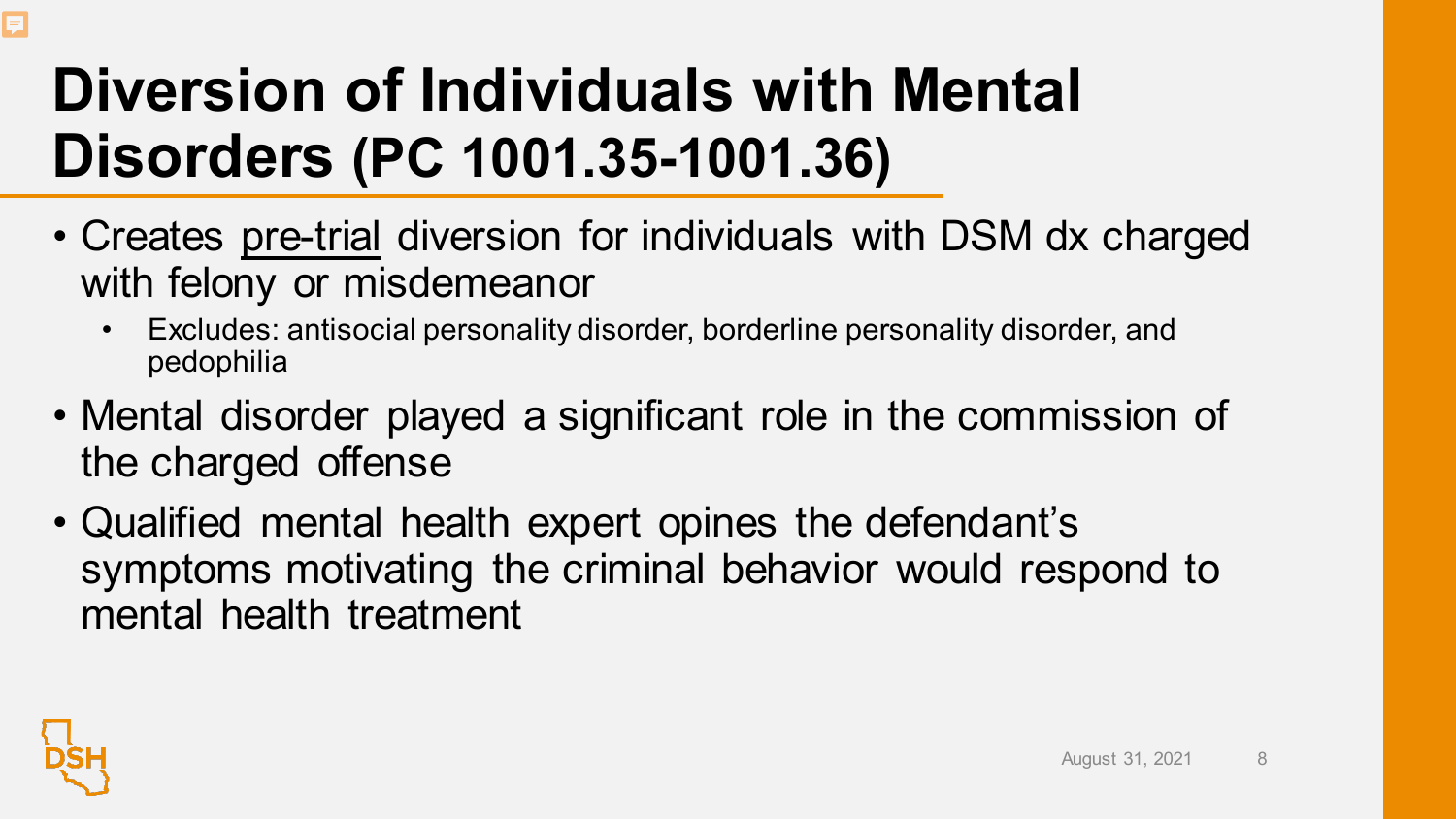### **Diversion of Individuals with Mental Disorders (PC 1001.35-1001.36) – Cont.**

- Allows the court to grant diversion if a mental health treatment program agrees to accept responsibility for the treatment of the defendant
- Diversion period is up to 2 years
- Charges are dismissed upon successful completion of the diversion program



F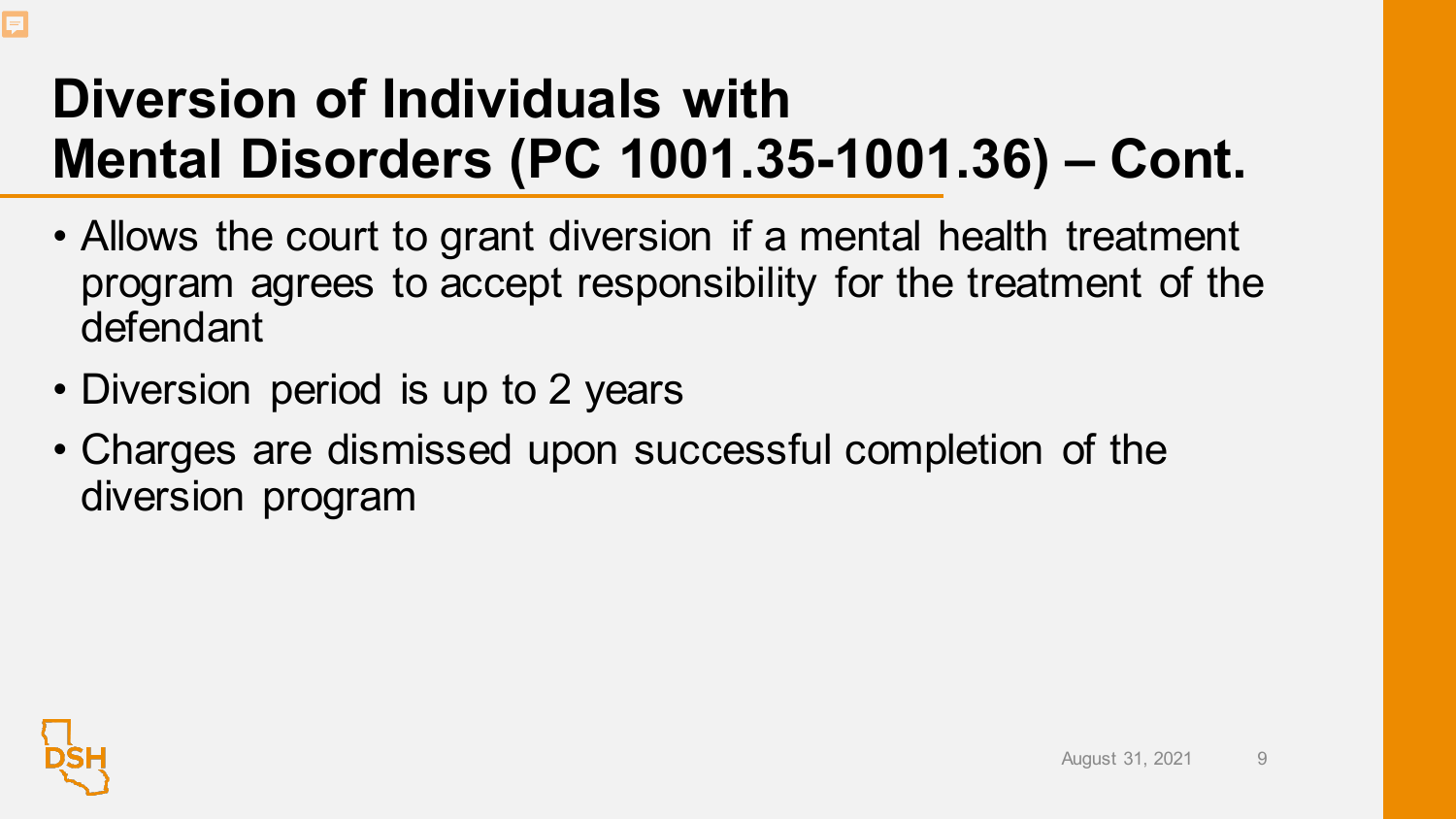# **DSH Diversion Program (WIC 4361)**

- State-funded pre-trial diversion for individuals with a felony charge
- Primary diagnosis of schizophrenia, schizoaffective disorder, or bipolar disorder
- Correlation between symptoms of mental illness and/or conditions of homelessness and the instant offense
- Does not pose a significant safety risk if treated in the community

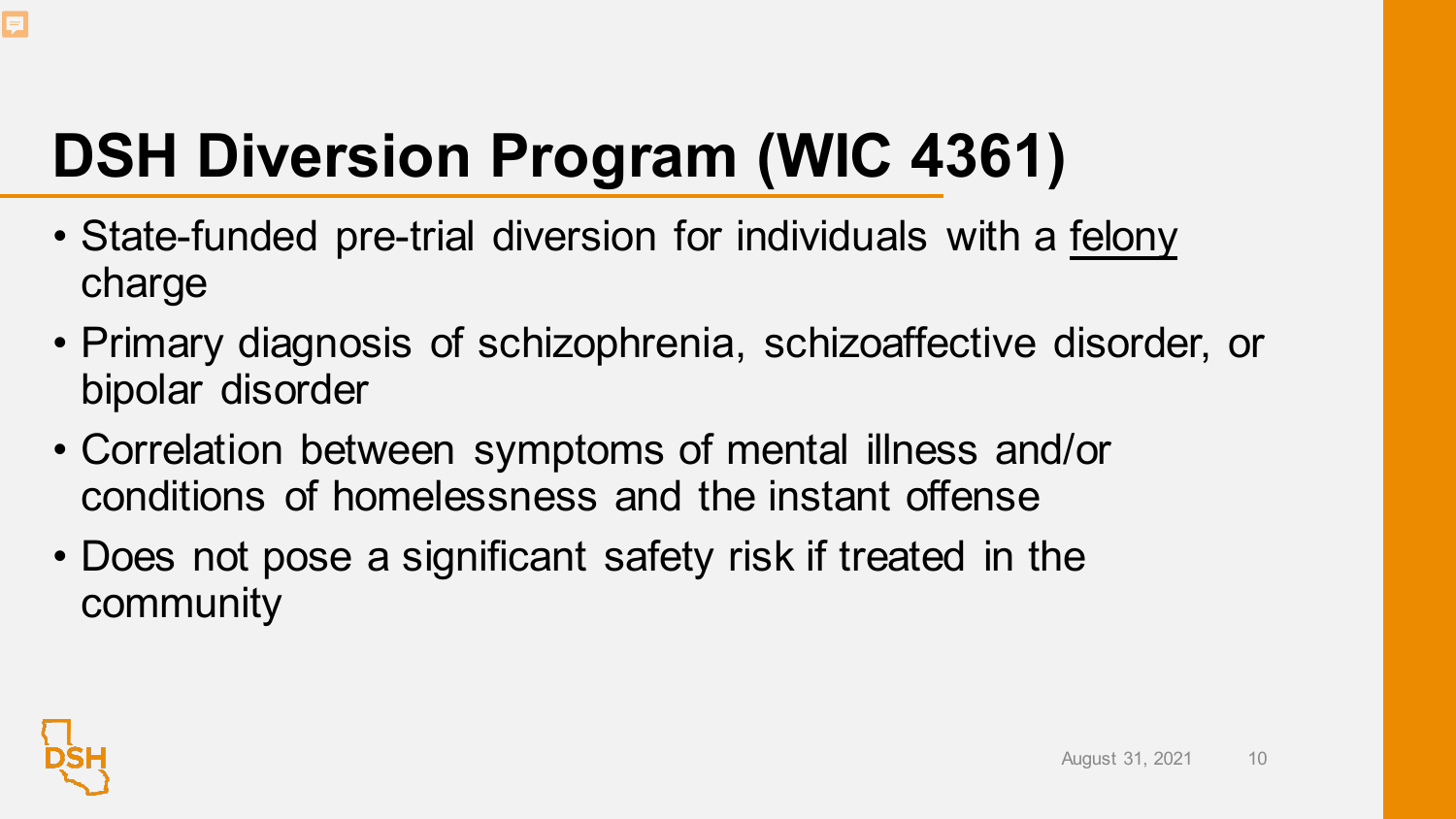# **PC 1001.36 vs. WIC 4361**

| <b>Diversion of Individuals with Mental</b><br><b>Disorders</b>                                                                                        | <b>DSH Diversion Program</b>                                                                                                                           |  |
|--------------------------------------------------------------------------------------------------------------------------------------------------------|--------------------------------------------------------------------------------------------------------------------------------------------------------|--|
| Penal Code 1001.35 - 1001.36                                                                                                                           | Welfare and Institutions Code 4361                                                                                                                     |  |
| Felony and Misdemeanors,                                                                                                                               | IST on felony charges or potential to be found IST on<br>felony charges                                                                                |  |
| excluding current charged offenses including murder,<br>voluntary manslaughter, rape, and lewd and lascivious<br>acts with a child under the age of 14 | excluding current charged offenses including murder,<br>voluntary manslaughter, rape, and lewd and lascivious<br>acts with a child under the age of 14 |  |
| DM Diagnosis,<br>excluding antisocial personality disorder, borderline<br>personality disorder, and pedophilia                                         | Schizophrenia, Schizoaffective Disorder, or Bipolar<br><b>Disorder</b>                                                                                 |  |

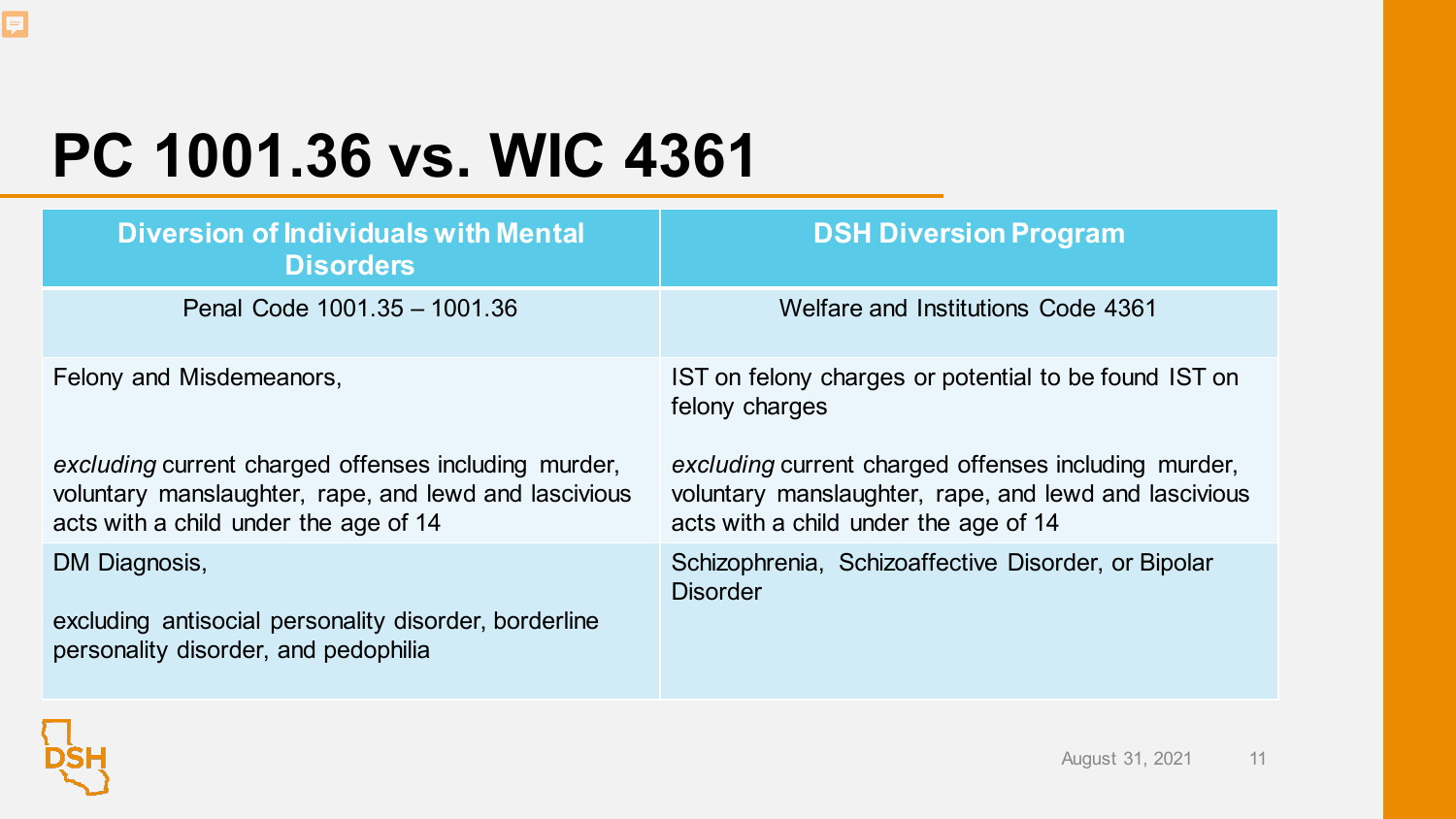

# **DSH Diversion Expansion**



August 31, 2021 12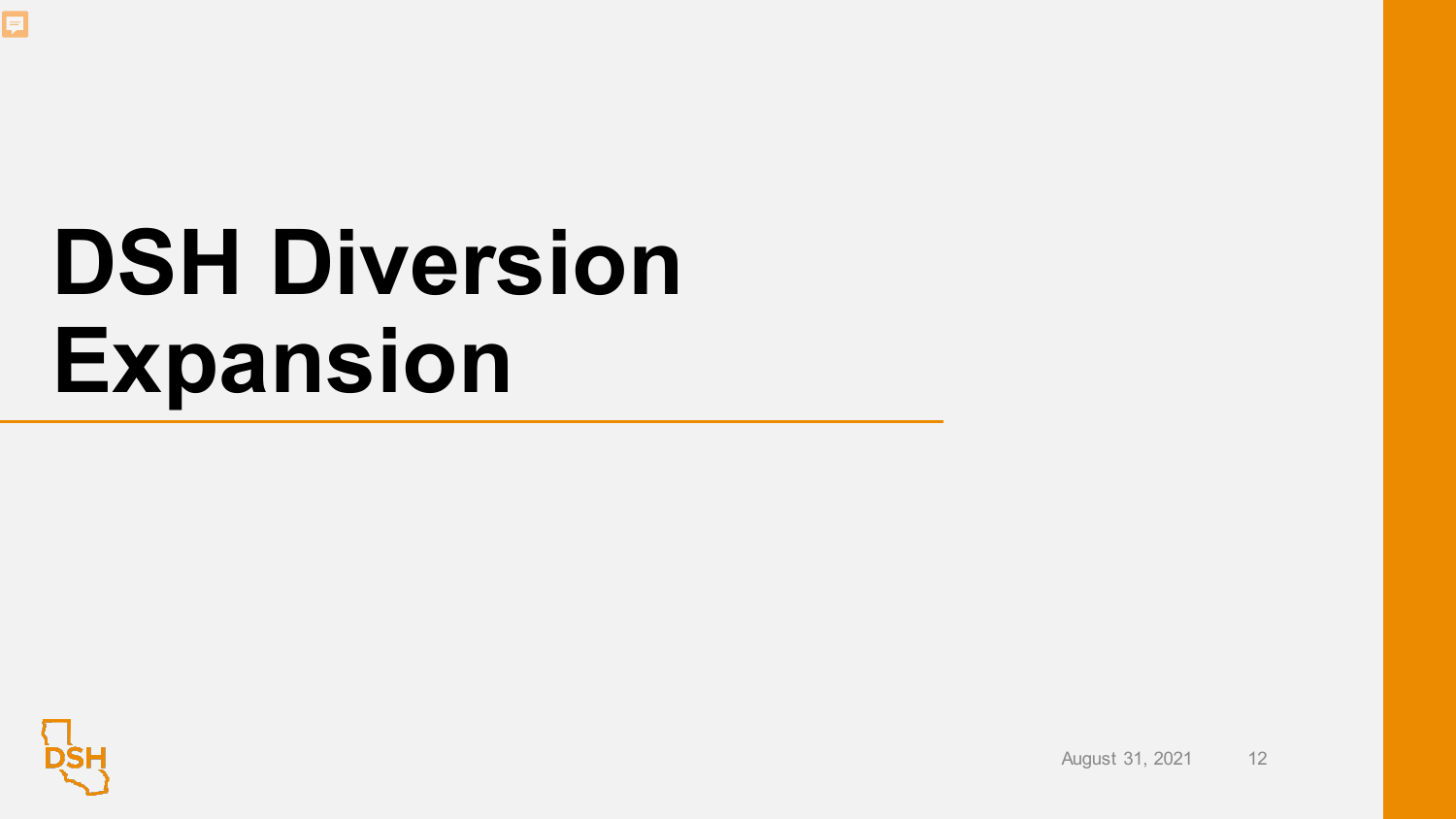# **Diversion: New County Program Details**

- Program open to all counties not currently contracted with DSH
- Funding for 3-year pilot programs
- County Population = 20-30% of average referrals from FY 2017-18 through FY 2019-20
- Funding  $= $142,000$  per client
- County match of 10-20% required
- IST or Likely-to-be-IST on a felony charge
- Diagnosis of schizophrenia, schizoaffective disorder, bipolar disorder
- Nexus between crime and mental illness or conditions of homelessness
- Defendant does not pose unreasonable risk to community

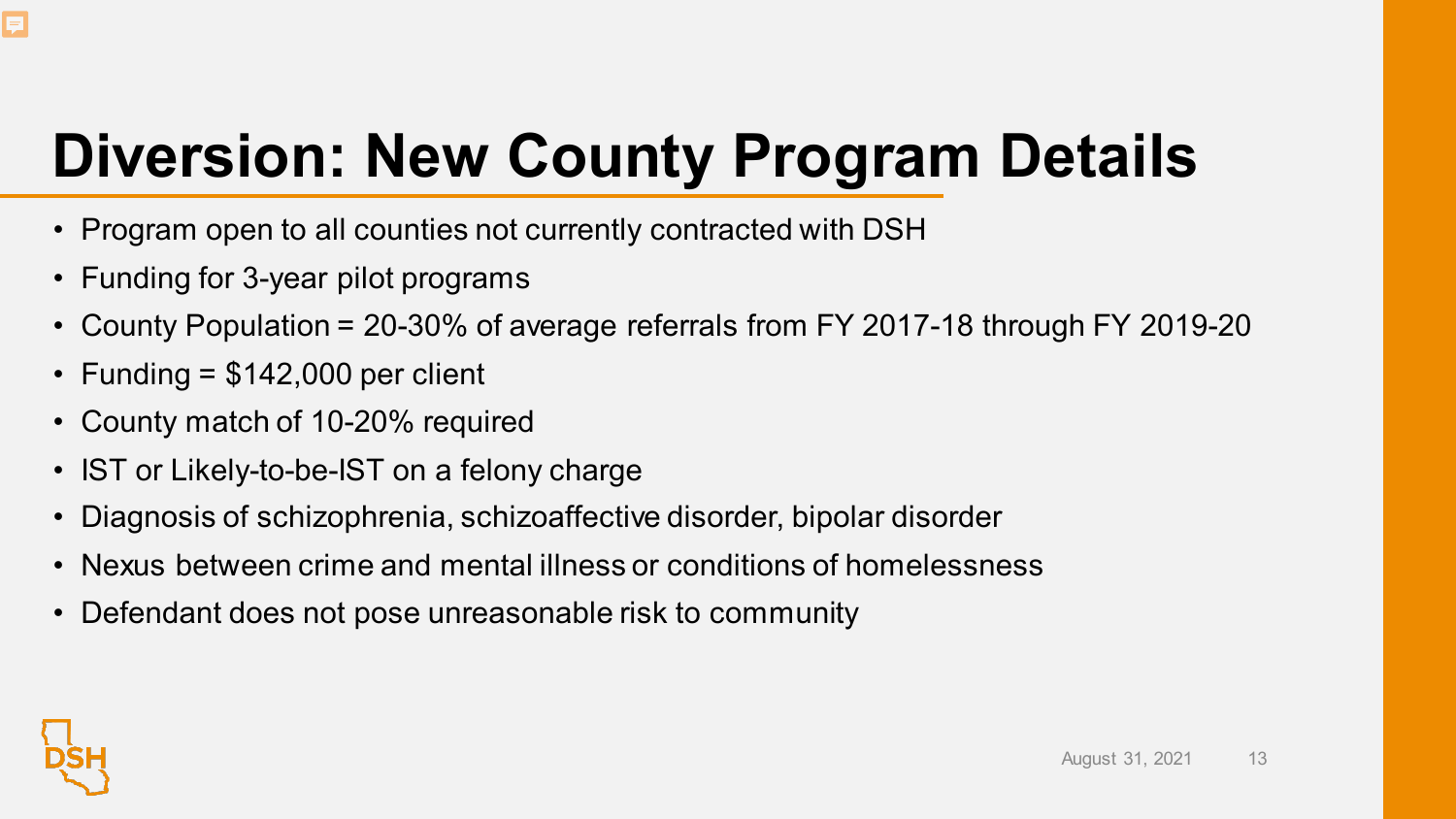## **Diversion: New County vs. Existing County Expansions**

| <b>Program</b><br><b>Requirement</b> | <b>Existing County</b><br>FY 18-19 Funding                             | <b>New County</b><br>FY 21-22 Funding                                  | <b>Existing County</b><br>FY 21-22 Funding |
|--------------------------------------|------------------------------------------------------------------------|------------------------------------------------------------------------|--------------------------------------------|
| <b>Legal Status</b>                  | IST or Likely-to-be-IST                                                | IST or Likely-to-be-IST                                                | <b>IST</b>                                 |
| <b>Diagnosis</b>                     | Schizophrenia,<br>Schizoaffective Disorder,<br><b>Bipolar Disorder</b> | Schizophrenia,<br>Schizoaffective Disorder,<br><b>Bipolar Disorder</b> | Any allowed under PC<br>1001.36            |
| <b>County Match</b>                  | <b>Yes</b>                                                             | Yes                                                                    | <b>No</b>                                  |
| <b>Nexus</b>                         | <b>Yes</b>                                                             | Yes                                                                    | Yes                                        |
| <b>Reasonably Safe</b>               | Yes                                                                    | Yes                                                                    | <b>Yes</b>                                 |



E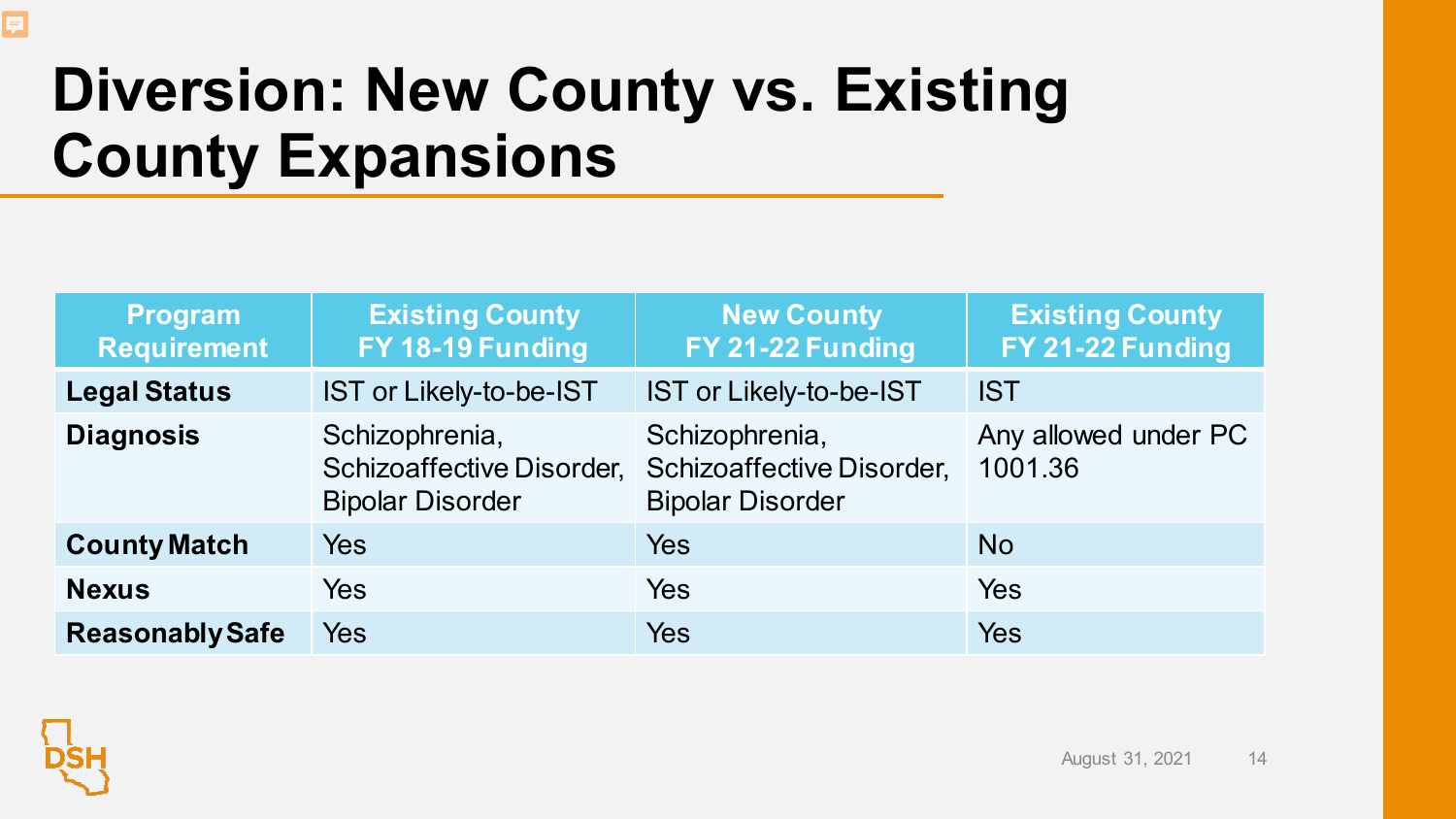# **How to Apply**

#### 1. Submit Letter of Intent to DSH by **September 17, 2021**

- Identify members of core collaborative stakeholder group: County Behavioral Health (or other designated county treatment organization), County Superior Court, District Attorney, and Public Defender (if applicable). Counties may include other core stakeholders to participate in program planning.
- Identify anticipated program size 20%, 30%, less than 20%
- Identify areas of Training and Technical Assistance your county needs to be succeśsful in this program

The week following September 17, county will receive:

- Program Planning Guide and Program Plan Template
- Diversion Contract Template
- Master Data Dictionary for DSH Quarterly Data Reports
- Copies of current Department Letters
- Invitations to the DSH Diversion Academy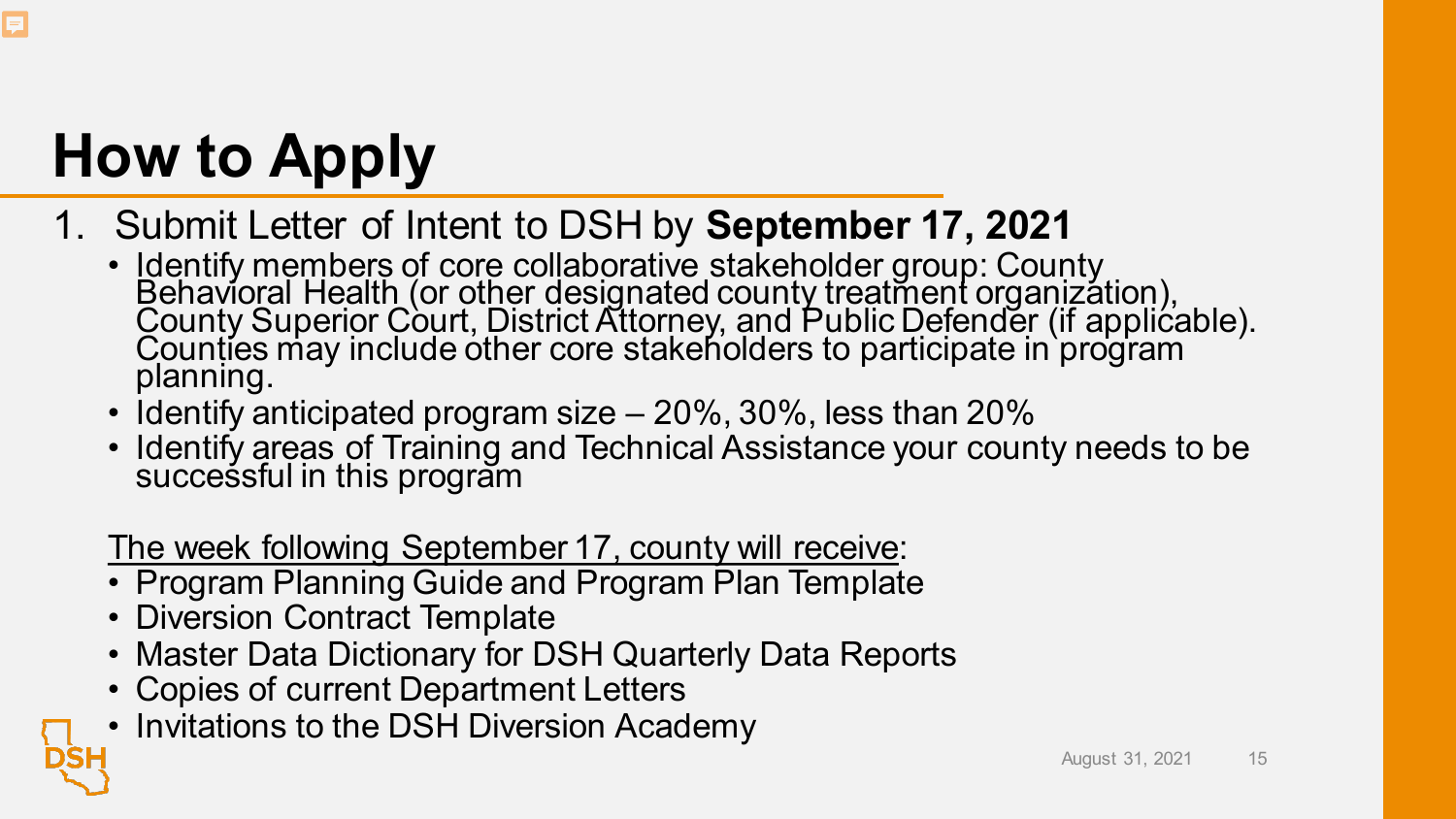# **How to Apply cont.**

- 2. Attend the virtual DSH Diversion Academy
	- Training and Technical Assistance with Dr. Deb Pinals, Dr. Sarah Desmarais, the Council of State Governments Justice Center and DSH
	- Five four-hour sessions of training and direct assistance completing the required Program Plan Template
		- Day 1: Wednesday, September 29 from 1:00-5:00 pm
		- Day 2: Monday, October 11 from 1:00-5:00 pm
		- Day 3: Wednesday, October 13 from 1:00-5:00 pm
		- Day 4: Monday, November 1 from 1:00-5:00 pm
		- Day 5: Wednesday, November 3 1:00-5:00 pm
	- Core stakeholder group members or alternates required to attend; other county stakeholders welcome to attend

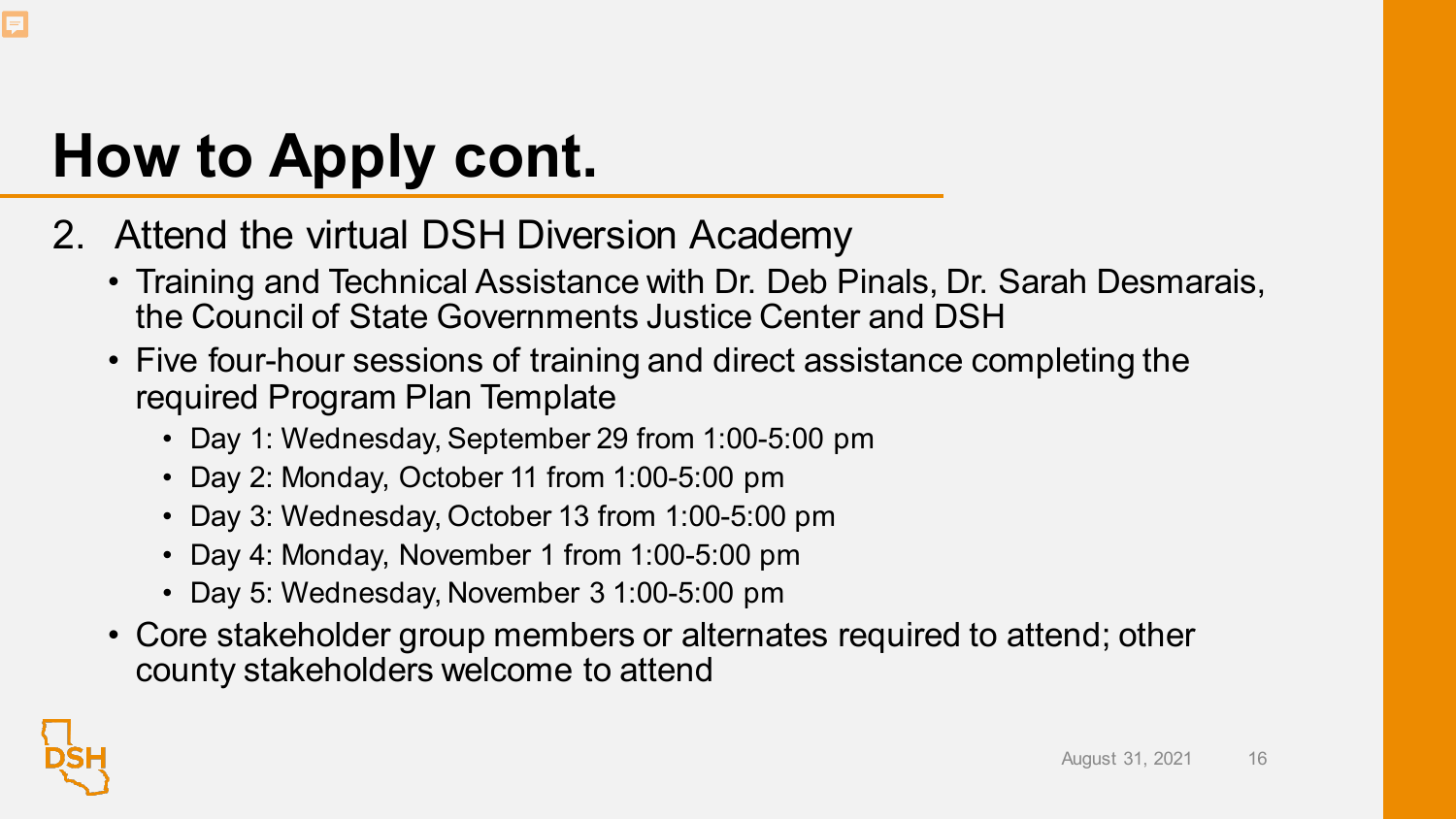# **How to Apply cont.**

- 3. Virtual One-on-One Coaching and TA
	- Two optional 60-minute direct coaching/TA sessions with the Council of State Governments Justice Center and DSH staff available to each participating county
	- Sessions will be scheduled during the following weeks:
		- October 17 29
		- November 14 and November 29 (skips Thanksgiving holiday week)
	- Sessions focused on assisting counties with working through obstacles to completing program plan

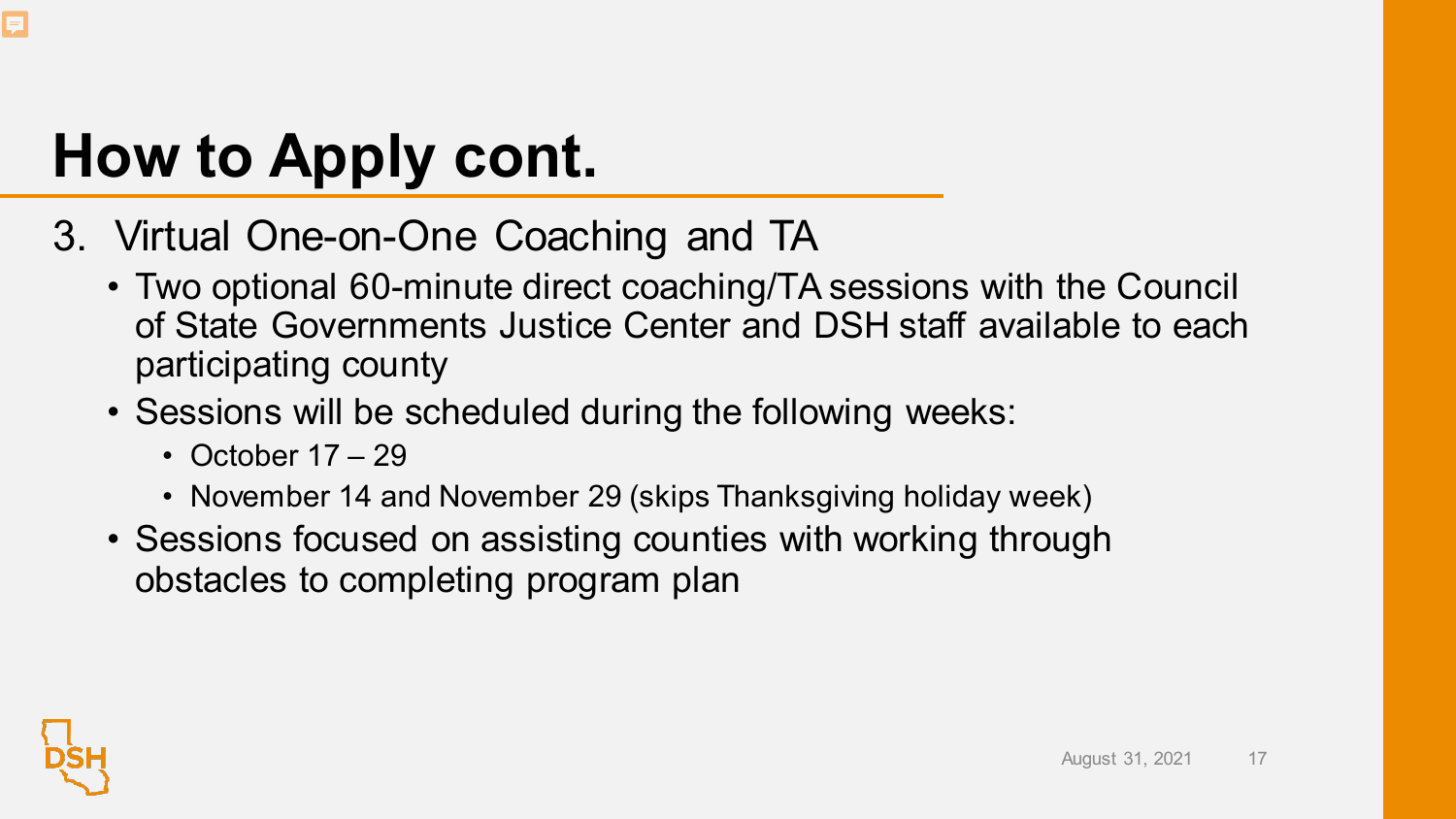# **How to Apply cont.**

- 4. Submission
	- Completed Program Plan due **Friday, December 17, 2021**
		- Program plan must be approved and signed by core stakeholder group members identified in LOI
	- County review of Diversion Contract Template due **Friday, December 17, 2021**
		- Any questions, concerns or requested edits to the contract must be included in tracked changes



**F**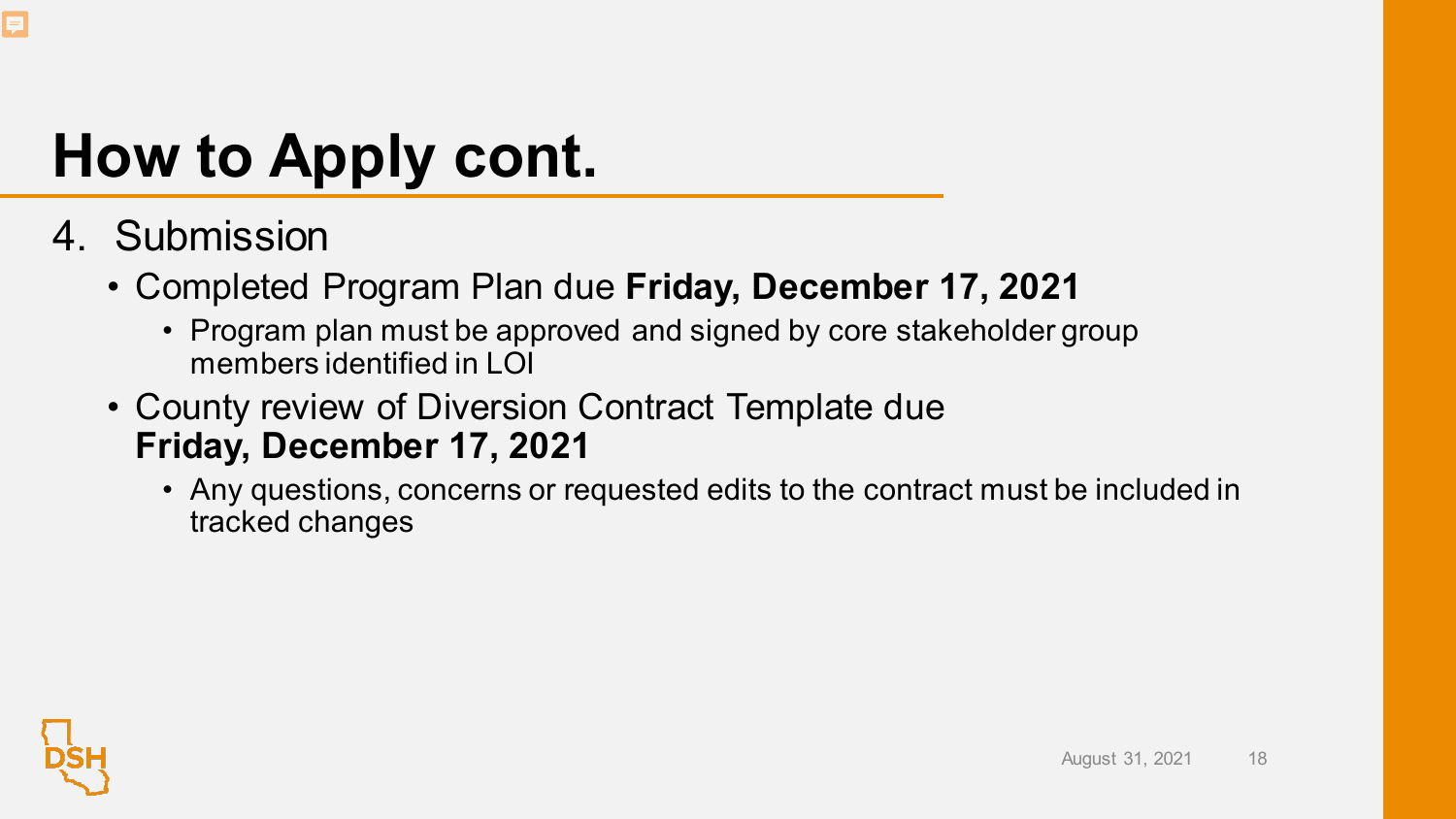

### **What Happens Next**

- Winter 2022
	- DSH Diversion Team review and approval of submitted plan
- Winter-Spring 2022
	- Contract negotiation and execution